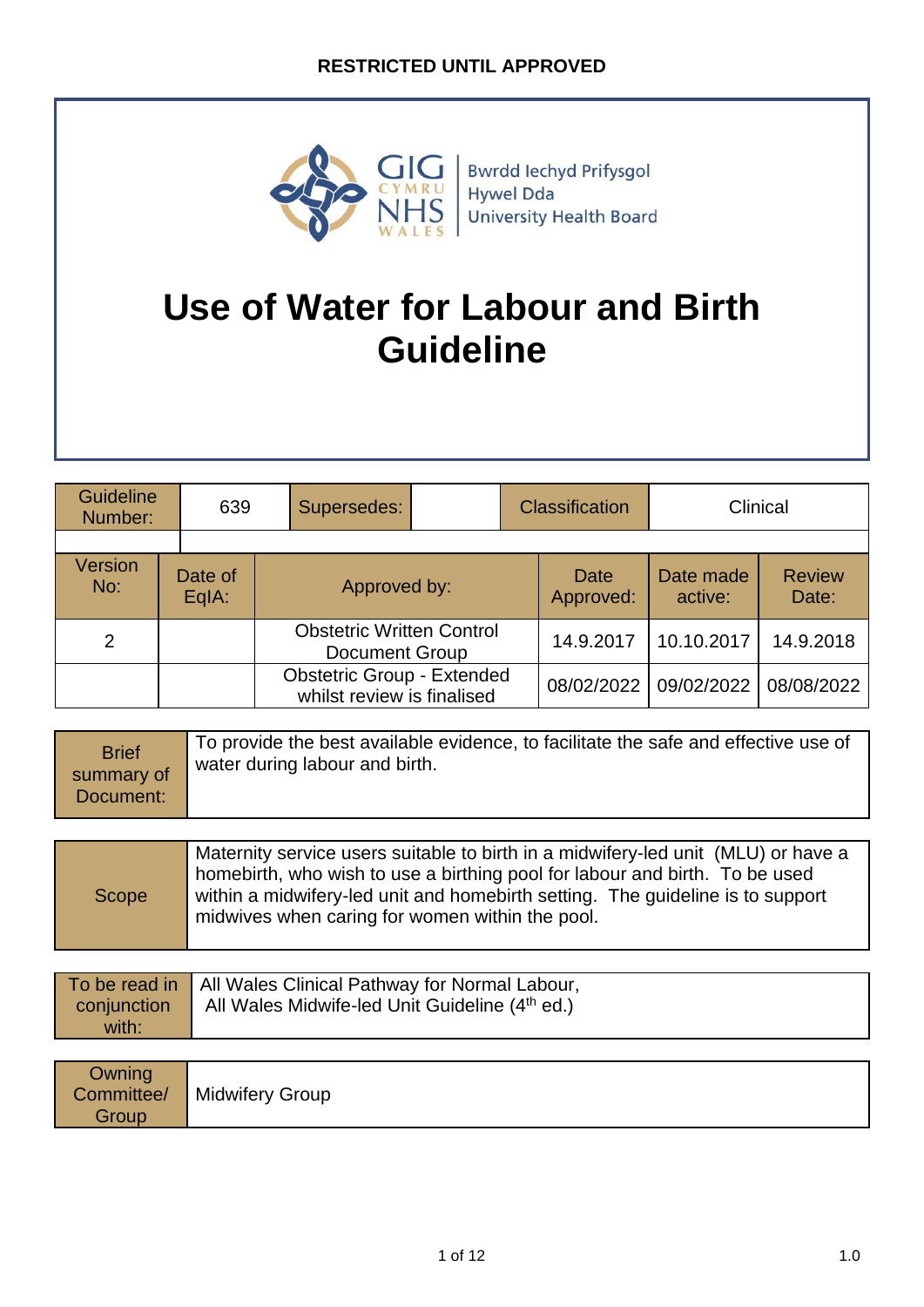| <b>Reviews and Updates</b> |                               |                        |  |
|----------------------------|-------------------------------|------------------------|--|
| Version                    | <b>Summary of Amendments:</b> | Date                   |  |
| no:                        |                               | Approved:              |  |
|                            | <b>New Guideline</b>          | 14.9.2017              |  |
| 2                          | Corrected version uploaded    | Uploaded<br>10.10.2017 |  |

### Glossary Of Terms:

|  | NCP - The All Wales Clinical Pathway for Normal Labour |
|--|--------------------------------------------------------|
|  | Keywords   VE - Vaginal Examination                    |
|  | Hyponatraemia – Lack of potassium                      |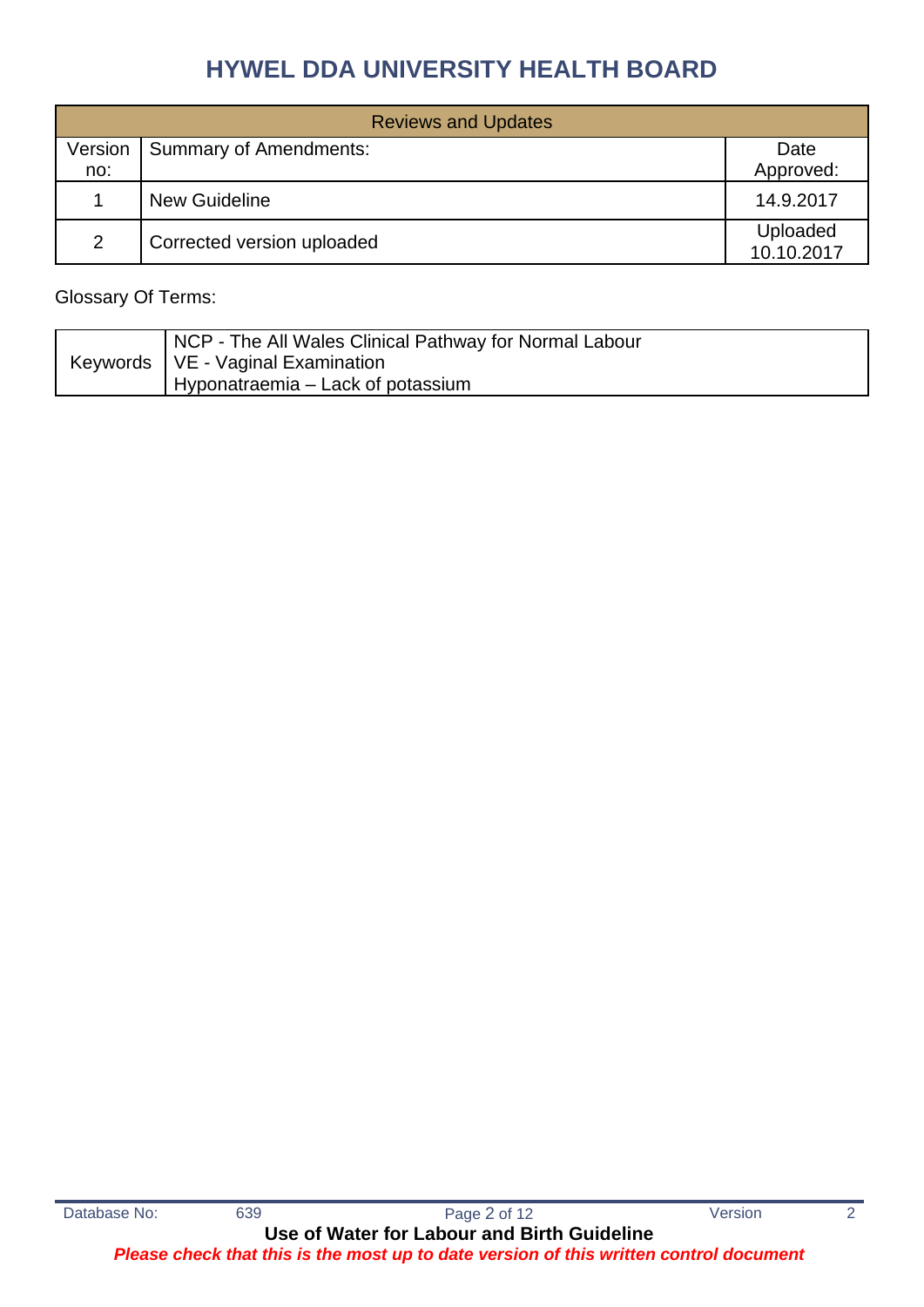### **CONTENTS:**

| 7. APPENDIX 2 - EMERGENCY EVACUATION FROM BIRTHING POOL - SAFE SYSTEM OF |  |
|--------------------------------------------------------------------------|--|
| 8. APPENDIX 3 - RISK ASSESSMENT FOR USE OF WATER IN LABOUR AND BIRTH AT  |  |
|                                                                          |  |

 $\overline{2}$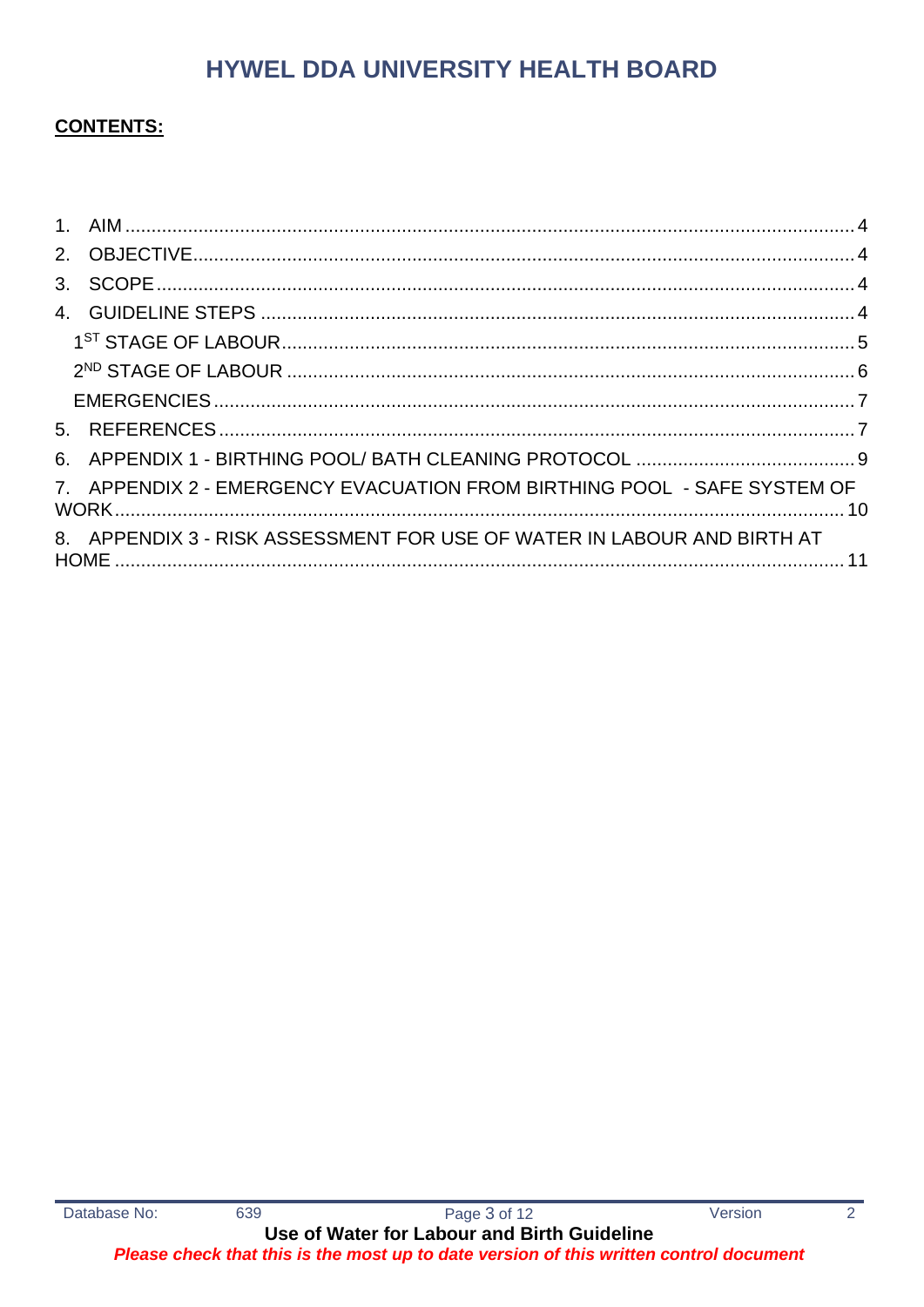#### <span id="page-3-0"></span>**1. Aim**

To provide the best available evidence to facilitate the safe and effective use of water during labour and birth.

It must be noted that there is currently limited evidence available relating to the use of water during labour and birth therefore aspects of the guideline have been based on advice published by midwives who have become experts in the use of the pool for labour and birth.

#### <span id="page-3-1"></span>**2. Objective**

To produce a guideline that facilitates midwives in supporting women who chose to labour and give birth in water. The guideline clarifies the criteria required to enable the midwife to support women and their families during labour.

#### <span id="page-3-2"></span>**3. Scope**

- The use of water for pain relief to facilitate labour and birth is suitable for healthy women with an uncomplicated pregnancy and labour (as defined by the All Wales Midwifery-Led Care Guidelines and The All Wales Clinical Pathway for Normal Labour- NCP).
- Two maternity health professionals (ideally 2 midwives) should be present at a pool birth.
- The first time a midwife undertakes the support of a woman having a pool birth, the midwife should demonstrate training and be supported by a second midwife experienced in facilitating waterbirths.

### <span id="page-3-3"></span>**4. Guideline steps**

#### **Introduction**

Water can provide a calming environment for women. Once in active labour water can enhance uterine activity, provide effective pain relief thereby reducing the need for an epidural and unnecessary intervention. Water immersion during labour is not associated with reduced five minute APGAR scores, increased neonatal infection rates or admission to neonatal units. There is some evidence to suggest that the length of the first stage may be reduced.

### **Criteria for women**

- Water birth is suitable for healthy women with uncomplicated pregnancies and labours (as defined by the All Wales Midwifery-Led Care Guidelines and The All Wales Clinical Pathway for Normal Labour- NCP). All these women should be able to labour and give birth in water (bath or birth pool) for pain relief.
- NICE guidelines (Intrapartum care for Healthy women and babies, updated 2017) recommend that women do not enter the water within 2 hours of receiving opioids, or if feeling affected by them after this period. There is a need to consider the risk of respiratory and reflex depression in a baby where the mother has received opioids in the last few hours.
- Water may be used whenever desired for pain relief. There is insufficient evidence on timing of immersion into water in the first stage of labour and therefore there should be no restriction on when women enter the pool. However, it is thought that water immersion may slow the frequency of contractions before labour is established. Due to the availability of birthing pools in MLUs, women should be encouraged to use water in the bath in the latent phase of labour and enter the pool once in established labour.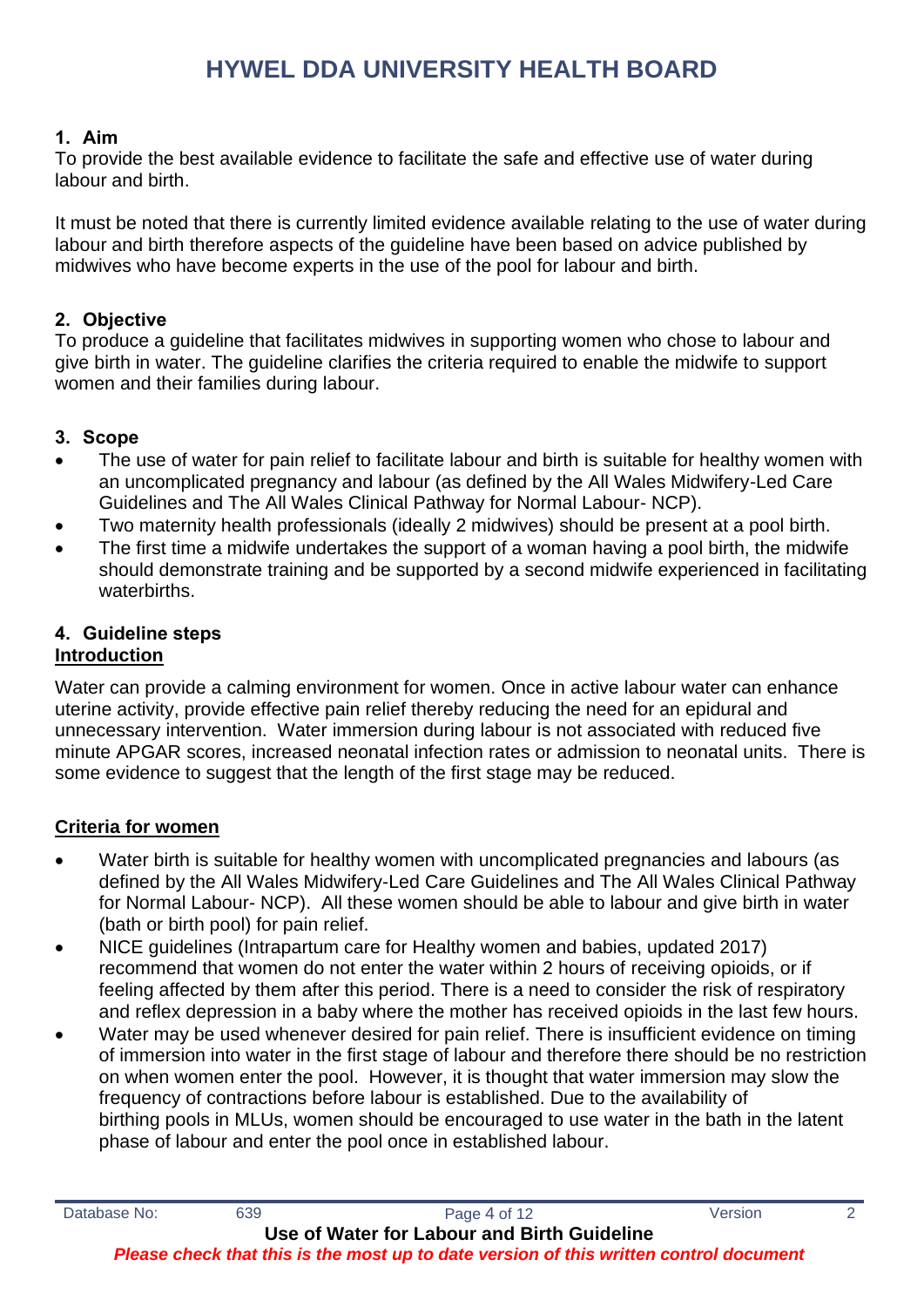### **Criteria for midwives**

- The first time a midwife has the responsibility of a pool birth, the midwife should be supported by a second midwife experienced in pool birth.
- Two maternity health professionals (ideally 2 midwives) should be present at a pool birth.
- The midwife's general health, ability and any personal or human factors should be taken into consideration when involved in tasks such as filling, emptying, cleaning and maintaining the pool and during emergency evacuation.
- Staff should have instruction, information and training to enable them to safely carry out the tasks they undertake and use the equipment provided. This training should include musculoskeletal risks including sustained postures; postures to be adopted and avoided.
- Staff need to be properly trained in emergency evacuation procedures to be competent and confident in the use of emergency handling equipment.

### **Homebirths**

Please complete risk assessment on page 12 and 13.

For homebirths women must be advised that the pool should be situated on the ground floor, or on a floor capable of taking the weight. If the pool has been used before then a pool liner will be required. A clean hose should be used and women must be informed not to fill the pool and let it stand in preparation for going into labour even when the temperature is being maintained by the use of a pump or heater as there is a risk of Legionnaire's Disease. Any pumps used should be used solely for pool emptying and not for the recirculation of water. The woman should be informed to supply a new sieve, thermometer and mirror to support the midwife to provide care for her during the water birth.

#### <span id="page-4-0"></span>**1 st Stage of Labour**

- Run the water before filling the pool. The water should be deep enough to cover the woman's abdomen and to nipple level when sitting. Insufficient water levels will not create buoyancy which is thought necessary to trigger the release of endorphins and oxytocin and reduce the production of stress hormones. Deep water also provides support for the body and aids mobility.
- Water immersion triggers chemical and hormonal changes which take effect after 20 minutes and peak at about 90 minutes. It is suggested that women leave the pool after 2 hours for a period of about 30 minutes for mobilisation and micturition. Getting back in the pool after 30 minutes will re-activate the chemical and hormonal processes. It is then advised to continue encouraging the women to mobilise out of the water every 1.5 -2 hours.
- The room temperature should be between 21-24°c degrees to allow the mother's heat to evaporate whilst in the pool, and also to act as an environmental stimulus to initiate the baby's first breath.
- Baseline observations must be within the parameters of the Normal Care Pathway before entering the pool. Maternal and fetal well-being must be monitored as outlined in the All Wales Normal Care Pathway with additional hourly maternal temperature monitoring.
- Water temperature is to be recorded hourly and adjust to the woman's comfort, however it must not exceed 37.5 degrees centigrade.
- Women should drink a minimum of 500mls of isotonic fluid per hour otherwise there is a risk of hyponatraemia.
- The woman should be encouraged to empty her bladder regularly.
- Vaginal examinations can be carried out in the pool.
- Entonox may be used if the woman wishes whilst she is in the pool.

| Database No: | 639 | Page 5 of 12                                 | Version |  |
|--------------|-----|----------------------------------------------|---------|--|
|              |     | Lleo of Wator for Labour and Rirth Guidolino |         |  |

**Use of Water for Labour and Birth Guideline**

*Please check that this is the most up to date version of this written control document*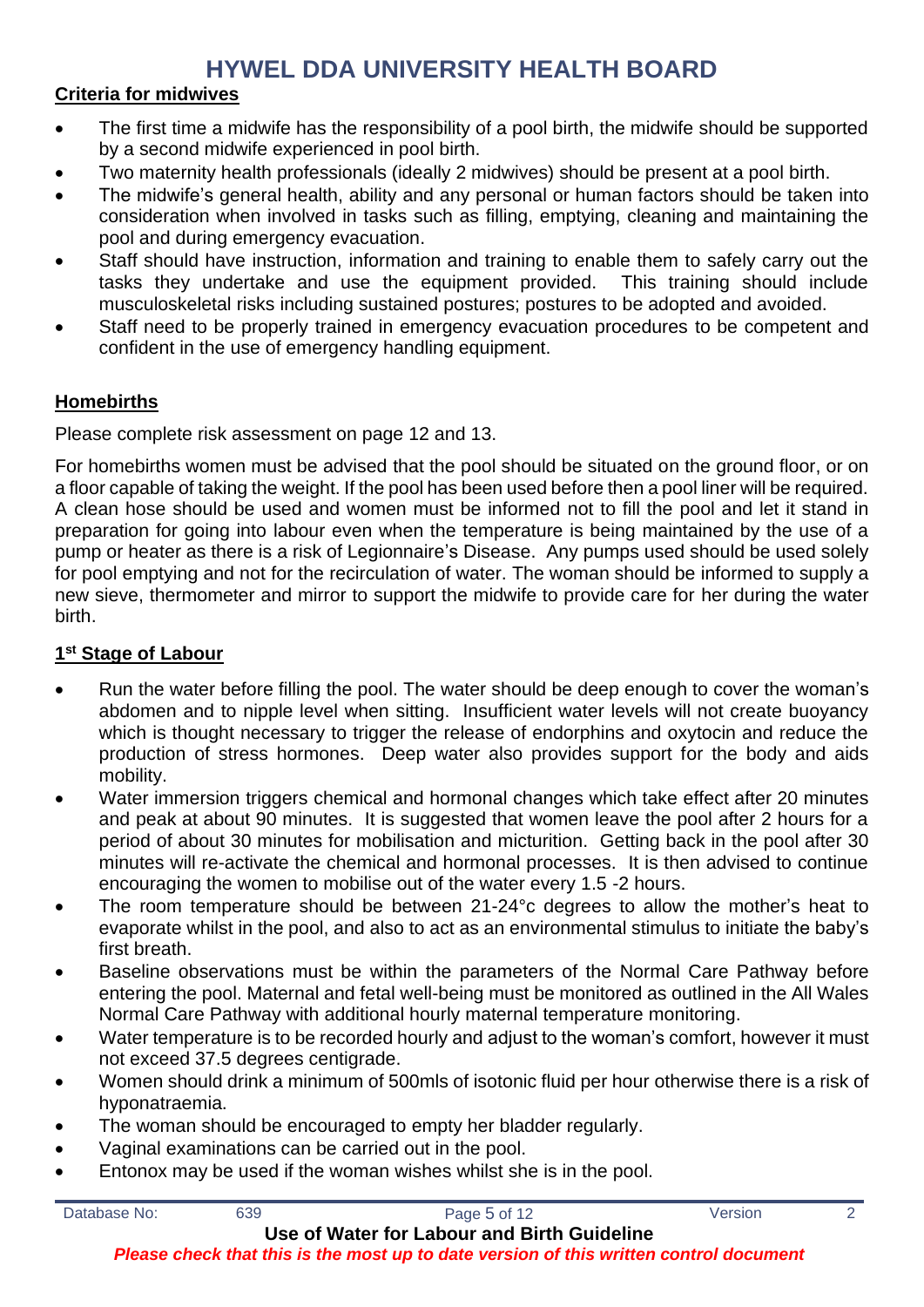A woman should not be left alone in the pool.

- Partners can be in the pool with the woman so long as trunks/costume is worn and they are willing to leave the pool if asked/necessary.
- If there is a rise in maternal temperature greater than 1 degree or an increase between  $37.5 -$ 37.9 degrees:

The pool temperature must be lowered and the room cooled Increase oral fluids Change maternal position Check the water depth Administer Paracetamol Ensure that the maternal pulse and fetal heart is not raised Repeat temp in 30 minutes and if still raised leave the pool Repeat again in 30 minutes and if continues to be raised for transfer to obstetric unit.

- If maternal temperature, maternal pulse and fetal heart rate rise the woman should leave the pool immediately and follow NCP guidelines and transfer to an obstetric unit.
- A temperature of greater than 38 degrees necessitates that the woman exits the pool and be transfered to obstetric care.
- If contractions become irregular or slow progress in labour is confirmed on vaginal examination, women should be advised to leave the pool to mobilise and adapt a more upright position. If contractions increase and labour progresses the woman can return to the pool.
- Women should be advised to leave the pool in the presence of any maternal or fetal concerns.

### <span id="page-5-0"></span>**2 nd Stage of Labour**

- During the 2<sup>nd</sup> stage of labour the pool temperature should be between 37-37.5 degrees.
- To avoid fetal stimulation the 'hands off' technique must be used. The baby should be born spontaneously with little intervention including directed pushing, control of the head or "guarding the perineum".
- A mirror can be used to enhance visibility of advancing fetal head for the mother .
- There is no need to feel for an umbilical cord.
- The baby should be born entirely under the water and brought gently and slowly, face uppermost, to the surface. If the woman raises herself out of the water and the fetal head is exposed the delivery should continue out of the water. Ensure the baby's body is immersed, 'skin to skin' to maintain baby's temperature.
- Check that the umbilical cord is intact. If it has snapped or torn it must be clamped immediately.
- Babies born underwater often do not cry immediately, and may remain blue-tinged for a longer period compared to those born out of water. The heart rate must be checked and spontaneous respiratory effort observed.
- The cord should not be clamped earlier than 1 minute after the birth unless there is concern about the integrity of the cord or the baby's well-being.

### **3 rd Stage of Labour**

- Physiological third stage can occur in or out of the pool.
- Active management must be conducted out of the pool, oxytocics should not be given whilst the woman is in the pool.
- Women should exit the pool if estimated blood loss is greater than 500mls or the woman's response indicates potential compromise.
- Unless perineal trauma is assessed as severe any suturing required should be delayed for an hour following birth as perineal tissue may be water-logged and friable.

Database No: 639 639 Page 6 of 12 Version 2

**Use of Water for Labour and Birth Guideline** *Please check that this is the most up to date version of this written control document*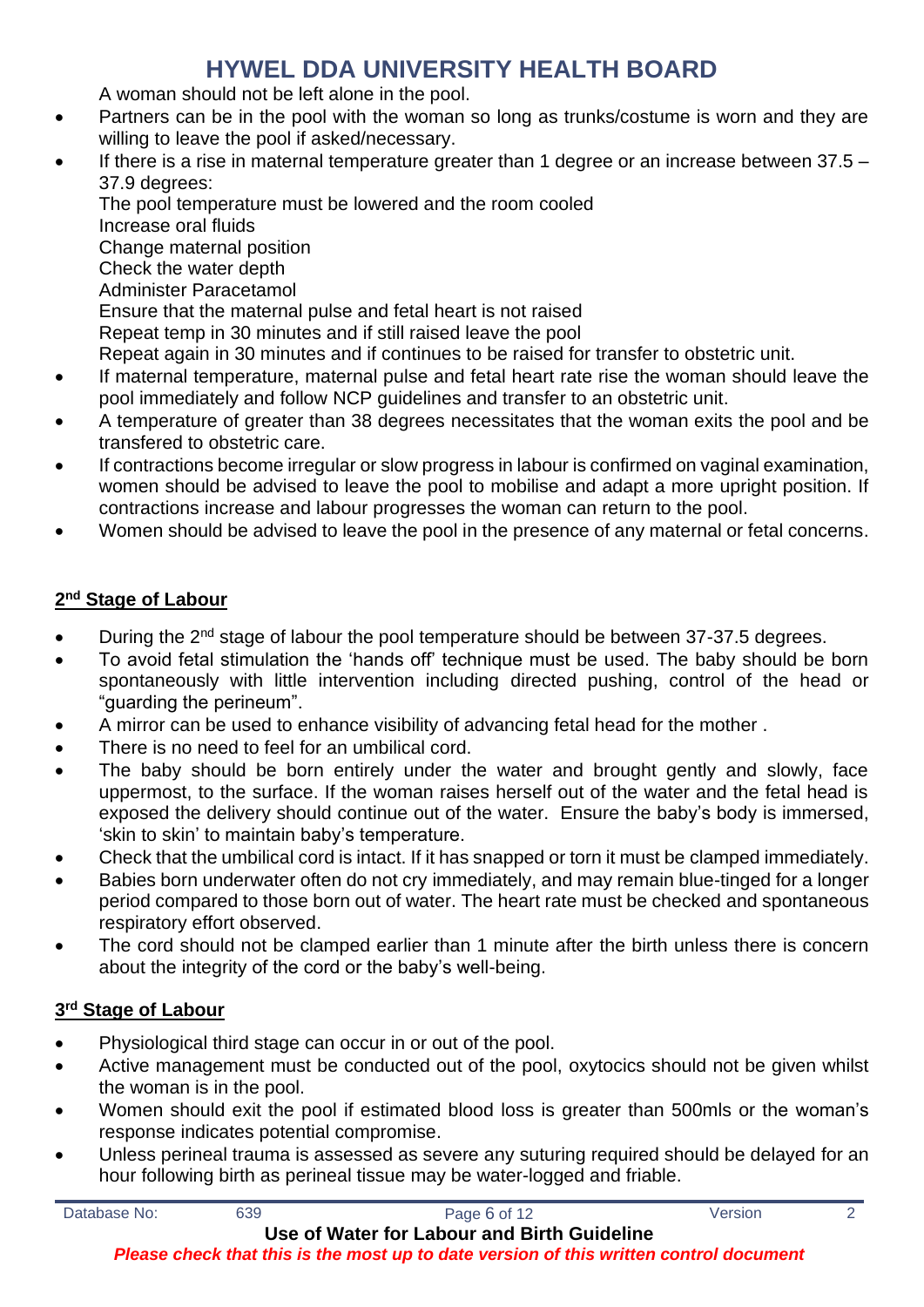#### <span id="page-6-0"></span>**Emergencies**

- **In the event of an emergency, the woman must promptly be assisted to vacate the pool and the appropriate emergency procedure followed.**
- **In the event of maternal collapse in the pool or if the woman is unable to vacate the pool herself, the agreed Safe System of Work for Evacuation from birthing pool must be promptly adhered to.**

#### <span id="page-6-1"></span>**5. References**

All Wales Clinical Pathway for Normal Labour (2013).

Anderson, T Sept (2004) Time to throw the water birth thermometer away? MIDIRS Midwifery Digest Vol.14. no.13.

Balaskas, J and Gordon, Y (1990) Water birth: The concise guide to using water during pregnancy, birth and infancy Unwin Hyman, London.

Beech, B A L (1996) Water Birth Unplugged: the proceedings of the first international Water birth Conference , Books for midwives Press, Cheshire.

Burns, E & Kitzinger, S (2005) Midwifery Guidelines for the Use of Water in Labour, 2<sup>nd</sup> ed, Oxford Brookes University.

Cluett, E, R & Burns, E (2009) Immersion in water in labour and birth. The Cochrane Collaboration, Issue 2. (online). [http://www.thecochranelibrary.com](http://www.thecochranelibrary.com/)

Garland, D (2011) Revisiting Water birth – An attitude to care.

Harper, B (2006) Guideline for a safe Water Birth – Water birth International. Basingstoke: Palgrave MacMillian.

Lichy, R and Herzberg, E (1993) The waterbirth handbook Gateway books.

MIDIRS Informed Choice Leaflet (for professionals) The use of water during childbirth

NICE, (2007) Intrapartum Care Guidelines.

NICE, (2014 – updated 2017) Intrapartum Care for Healthy Women and Babies

Odent M, (March 1998) Use of water during labour- updated recommendations MIDIRS Vol.8, no.1.

Public Health England Serial number 2014/055 (30 June 2014) – UPDATED ADVICE: Legionella and heated birthing pools filled in advance of labour in home settings linked to: PHE BRIEFING 2014/048.

RCM, (Oct 2000) The use of water in labour and birth ,Oxford.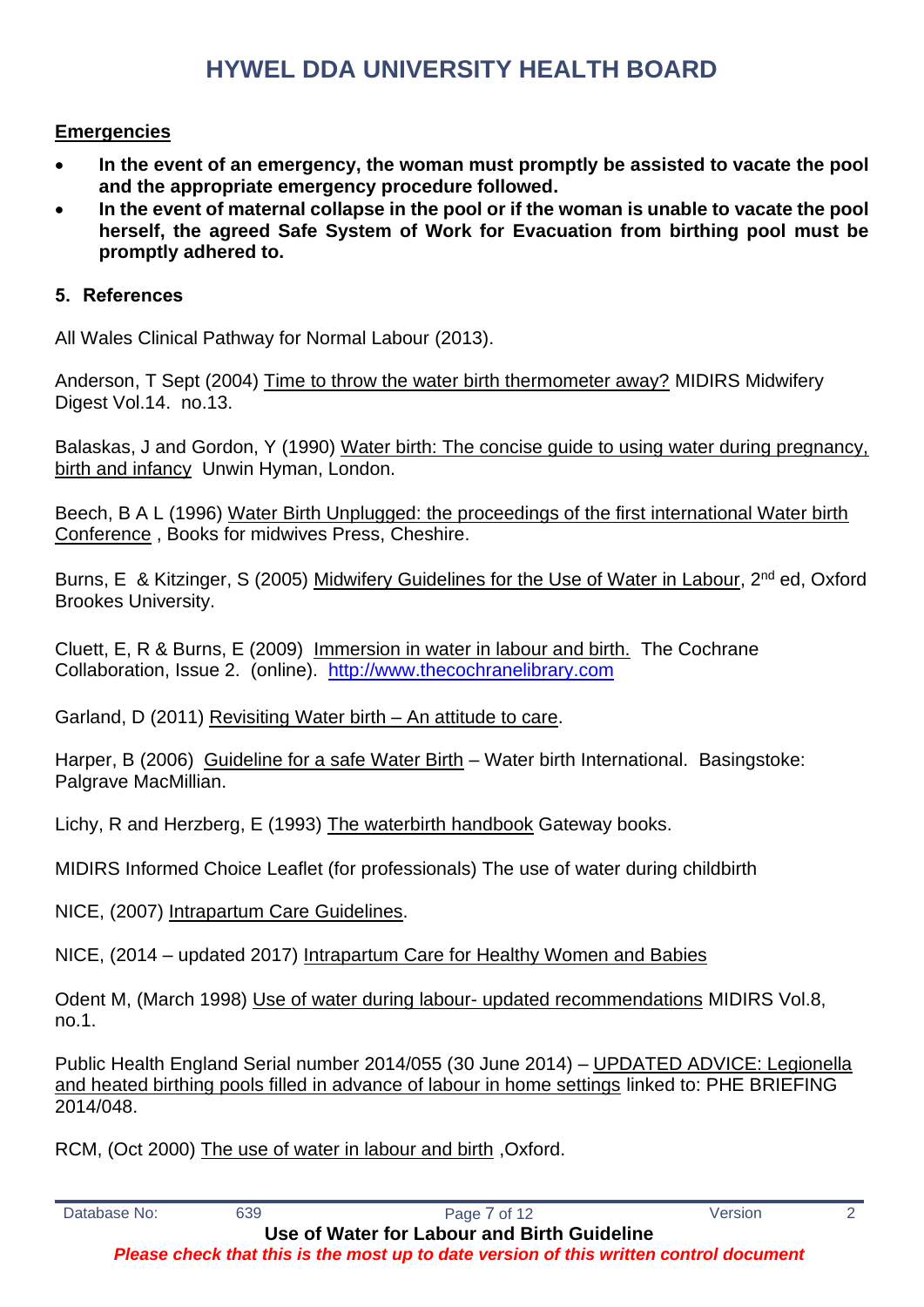RCOG, (Jan 2001) Birth in Water, London.

RCOG and RCM. (2006) Joint Statement No.1 Use of water during labour and birth.

Ridout D, (12/11/2015) Avoidance of Ketonuria with waterbirth Labourers – Important advice. Email to Sharon Thomas.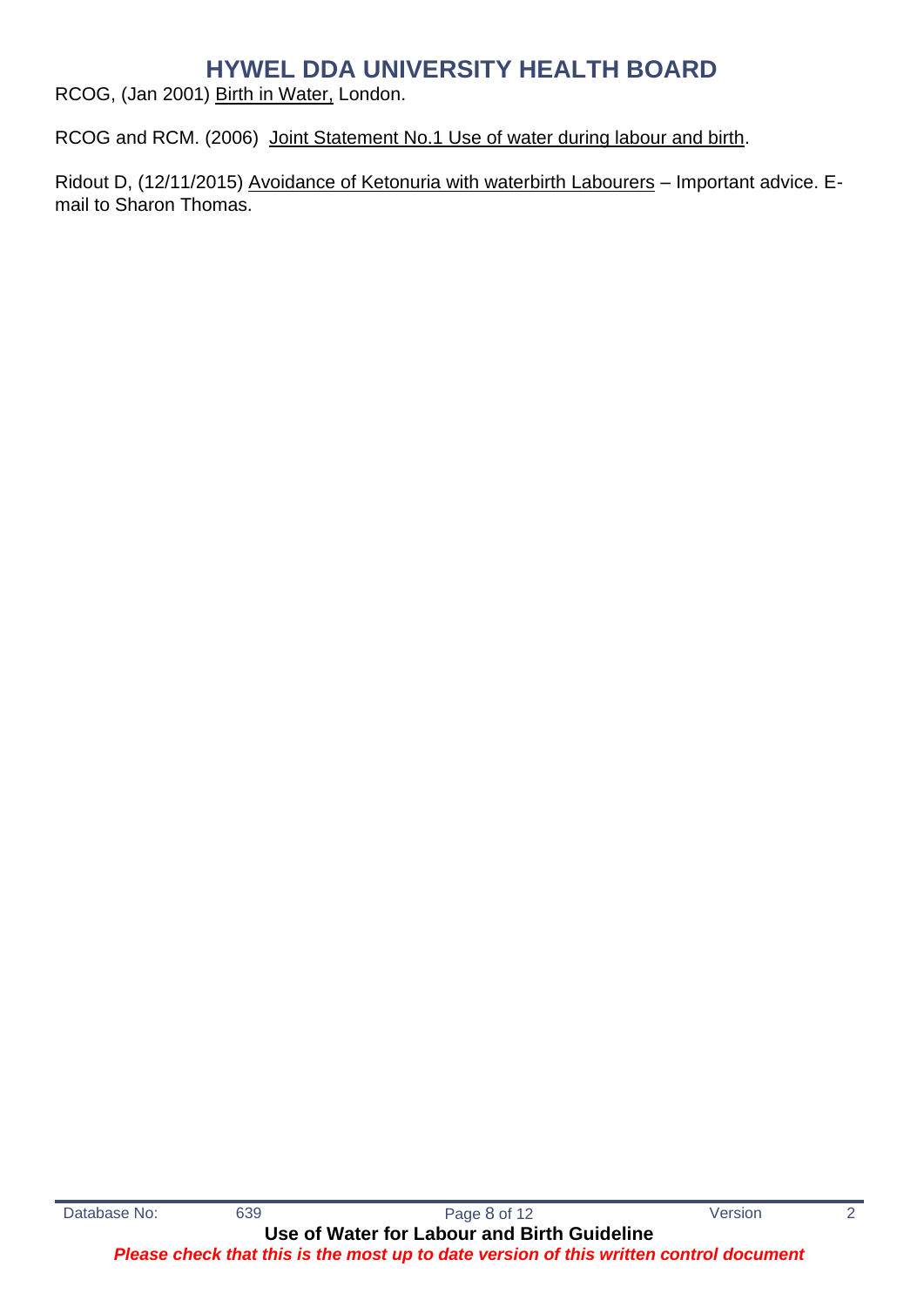### <span id="page-8-0"></span>**6. APPENDIX 1 - Birthing Pool/ Bath Cleaning Protocol**

- 1. Ensure the room is well ventilated, remove and dispose of the thermometer to avoid blocking the pool waste outlet
- 2. Ensure compliance with Standard Infection Control Procedures Plastic apron, gloves
- 3. Before emptying the pool remove any debris using a disposable sieve to prevent debris from blocking the pool waste outlet
- 4. Empty the pool / bath
- 5. Use a general detergent and new disposable cloth or mop head, clean the pool/bath of any blood and small bits of debris.

When cleaning the pool / bath

- a. Start at the tap outlet do not put the cloth/mop in to the nozzle, and finish at the base of the tap and then clean the tap handles
- b. Clean around the top rim of the pool initially
- c. Move inwards cleaning around the inside of the top rim over the overflow work downwards towards the waste outlet.

### **DO NOT TAKE A DIRTY CLOTH BACK OVER AREAS ALREADY CLEANED**

- d. Rinse the pool/bath with warm water
- e. Dispose of the cleaning cloth/mop in orange waste bag
- f. Dry all surfaces with a disposable cloth or towel
- g. Dispose of gloves and apron in orange waste bag and decontaminate hands
- 6. Ensure compliance with Standard Infection Control Procedures and use a plastic apron, gloves
- 7. Mix the chlor-clean solution Actichlor  $1.7g 1$  tablet / 1 litre water = 1000ppm in a clean bucket
- 8. Clean the pool using the process described in point  $5. a d$  Using the Actichlor solution Rinse the pool with the Actichlor solution and leave in place for 10 minutes

## **DO NOT DRY THE POOL**

- 9. Rinse the pool thoroughly using cold water starting at the tap and work down towards the waste outlet
- 10.Dry the entire pool with a clean mop head or towel
- 11.Empty and dry the bucket store the bucket inverted

Inflatable pools should be emptied and liners disposed of. If the liner has leaked then the pool should be cleaned as the above Disposable, thermometers, mirrors, sieves, liners and hoses should be used.

- 12. The pool should have a daily dust with a clean cloth to remove any general dust.
- 13. If the pool has been unused for five days (see Legionella prevention sheet within the Health Board), then pool must be cleaned with the general detergent – for Legionella compliance.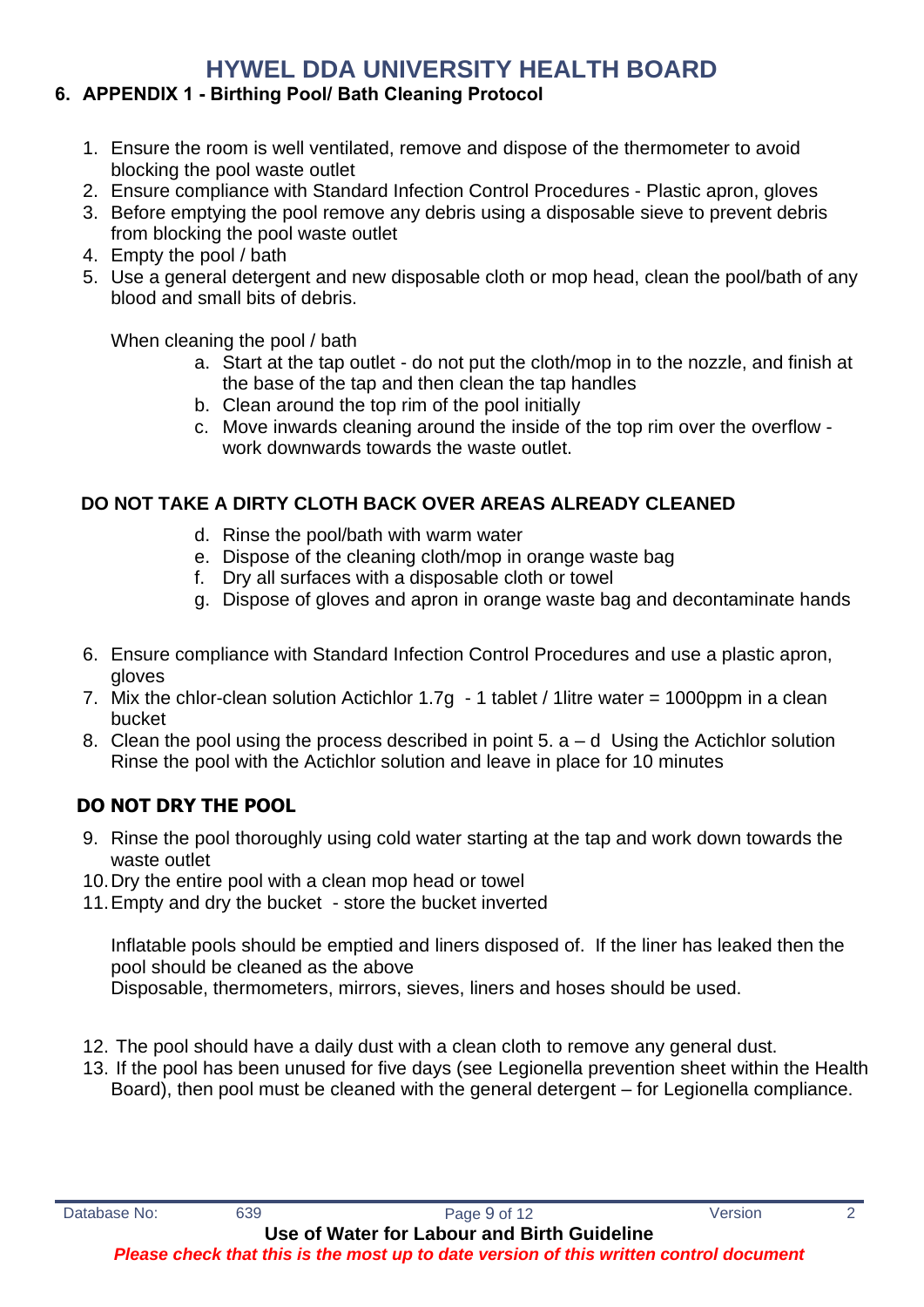### <span id="page-9-0"></span>**7. APPENDIX 2 - Emergency Evacuation from Birthing Pool - Safe System of Work**

| <b>Emergency Evacuation from Birthing Pool - Safe System of Work</b>                               |                                                                                                                                                                                                |  |  |
|----------------------------------------------------------------------------------------------------|------------------------------------------------------------------------------------------------------------------------------------------------------------------------------------------------|--|--|
|                                                                                                    | <b>Action needed:</b><br><b>SUMMON HELP</b><br>The midwife will take responsibility for maintaining the woman's<br>airway and ensure her face is held clear of the water                       |  |  |
| <b>Equipment to be used:</b><br><b>Trolley/bed</b><br><b>Evacuation Net</b><br><b>Slide Sheets</b> | <b>DO NOT DRAIN THE POOL</b> – The buoyancy offered by the<br>water will assist staff to position the net and to support and turn<br>the woman                                                 |  |  |
| No. of people required:<br>Minimum of 4                                                            | Staff member to assist the midwife to turn the woman so<br>that she is floating on her back (if the woman is sitting on<br>the step then leave her in this position)                           |  |  |
|                                                                                                    | Staff member to prepare the trolley/bed in suitable<br>position to receive the woman. Slide sheets should be<br>placed on the trolley/bed to assist with sliding woman<br>onto the trolley/bed |  |  |
|                                                                                                    | Two members of staff will position the evacuation net<br>under the woman                                                                                                                       |  |  |
|                                                                                                    | The midwife must move to one side of the woman but<br>remain in charge of the airway                                                                                                           |  |  |
|                                                                                                    | Using clear commands e.g. "Ready, Steady, Slide"<br>Slide the woman clear of the pool and onto the trolley/bed                                                                                 |  |  |
|                                                                                                    | Remove the net and the slide sheets from<br>under the woman once she is safely located on<br>the trolley/bed                                                                                   |  |  |
|                                                                                                    | Keep the woman warm with towels/blankets<br>and assess                                                                                                                                         |  |  |
|                                                                                                    |                                                                                                                                                                                                |  |  |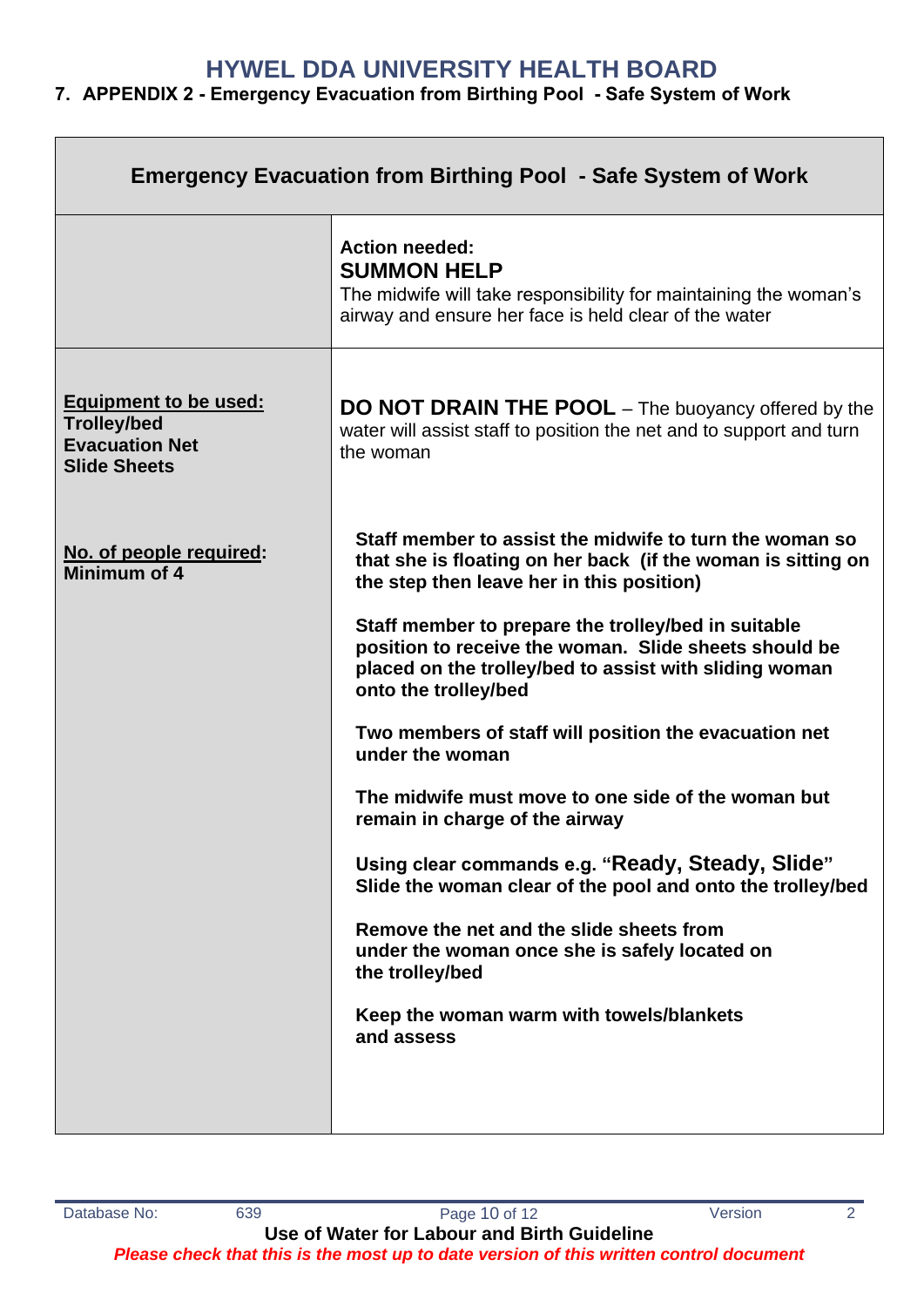

<span id="page-10-0"></span>**8. APPENDIX 3 - RISK ASSESSMENT FOR USE OF WATER IN LABOUR AND BIRTH AT HOME**

#### **RISK ASSESSMENT FOR USE OF WATER IN LABOUR AND BIRTH AT HOME**

**ADDRESSOGRAPH DATE OF ASSESSMENT**

#### **1. Carry out a manual handling risk assessment prior to and during labour**

Date of assessment prior to labour:

| Date and time of assessment in labour: |  |
|----------------------------------------|--|
|                                        |  |

#### **2. Criteria for use of water**

All women suitable for homebirth as per the All Wales Midwifery-Led Care Guidelines and the All Wales Clinical Pathway for Normal Labour are suitable to labour and birth in water at home.

#### **3. Pool check**

| Is the pool situated on the ground floor?             | Yes No |  |
|-------------------------------------------------------|--------|--|
| Is there a new disposable liner?                      | Yes No |  |
| Is there a new disposable hosepipe?                   | Yes No |  |
| Adequate clearance around the pool?                   | Yes No |  |
| Are the walls of the pool sturdy enough for the woman |        |  |
| or midwife to lean on?                                | Yes No |  |
|                                                       |        |  |

#### **4. Advice to the woman**

- Birth partner to be responsible for filling, maintaining and emptying pool and ensuring temperature maintained as per guideline.
- Do not pre-fill the pool and maintain with a heater prior to labour due to a risk of Legionnaire Disease. Fill at time of labour.
- Ensure new liner and hosepipe used and disposed of afterwards.